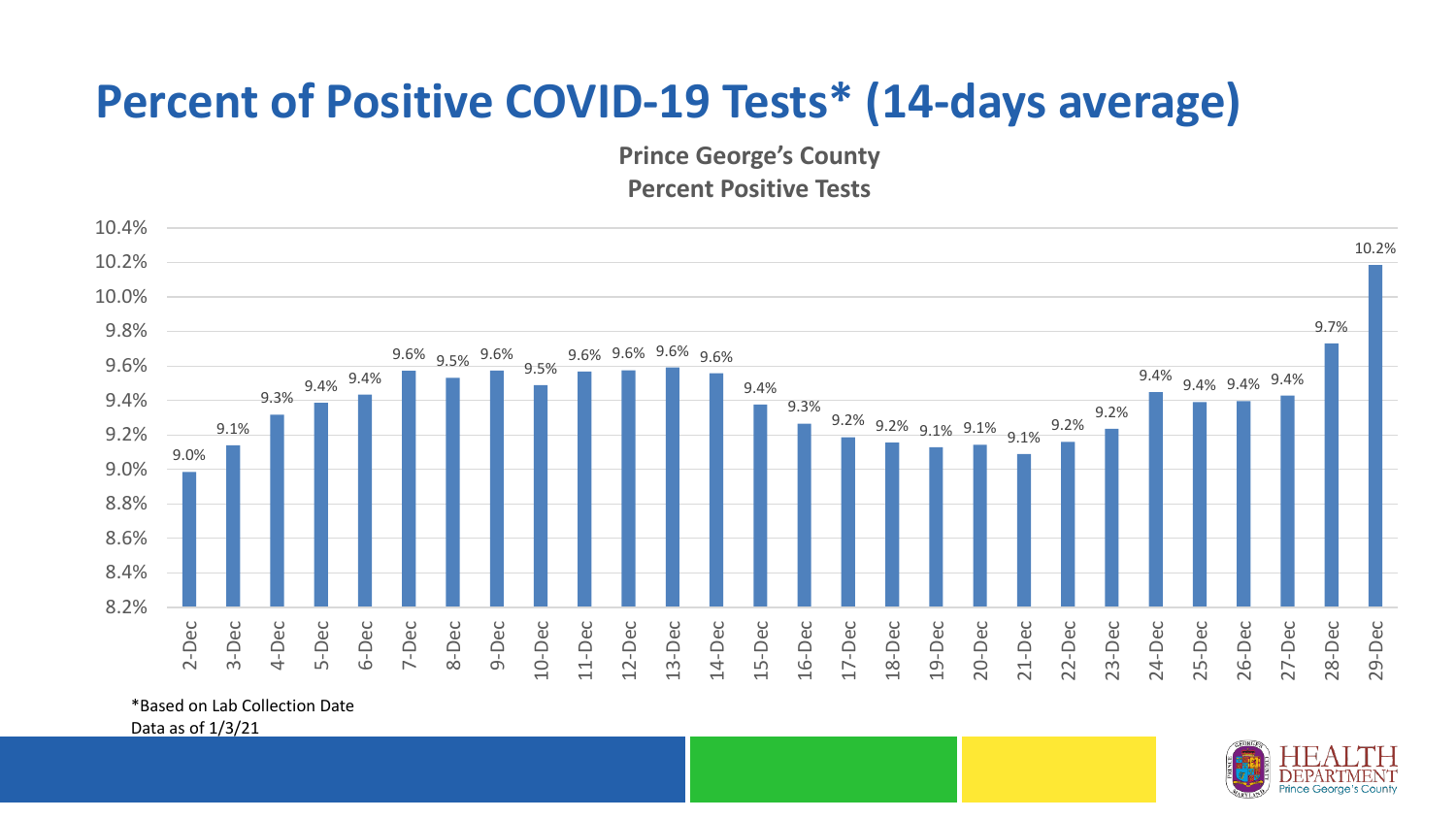## **COVID-19 Cases\* Prince George's County (14-day average)**

**Prince George's County Average New COVID-19 Cases per Day**



\*Based on Lab Collection Date

Data as of 1/4/21